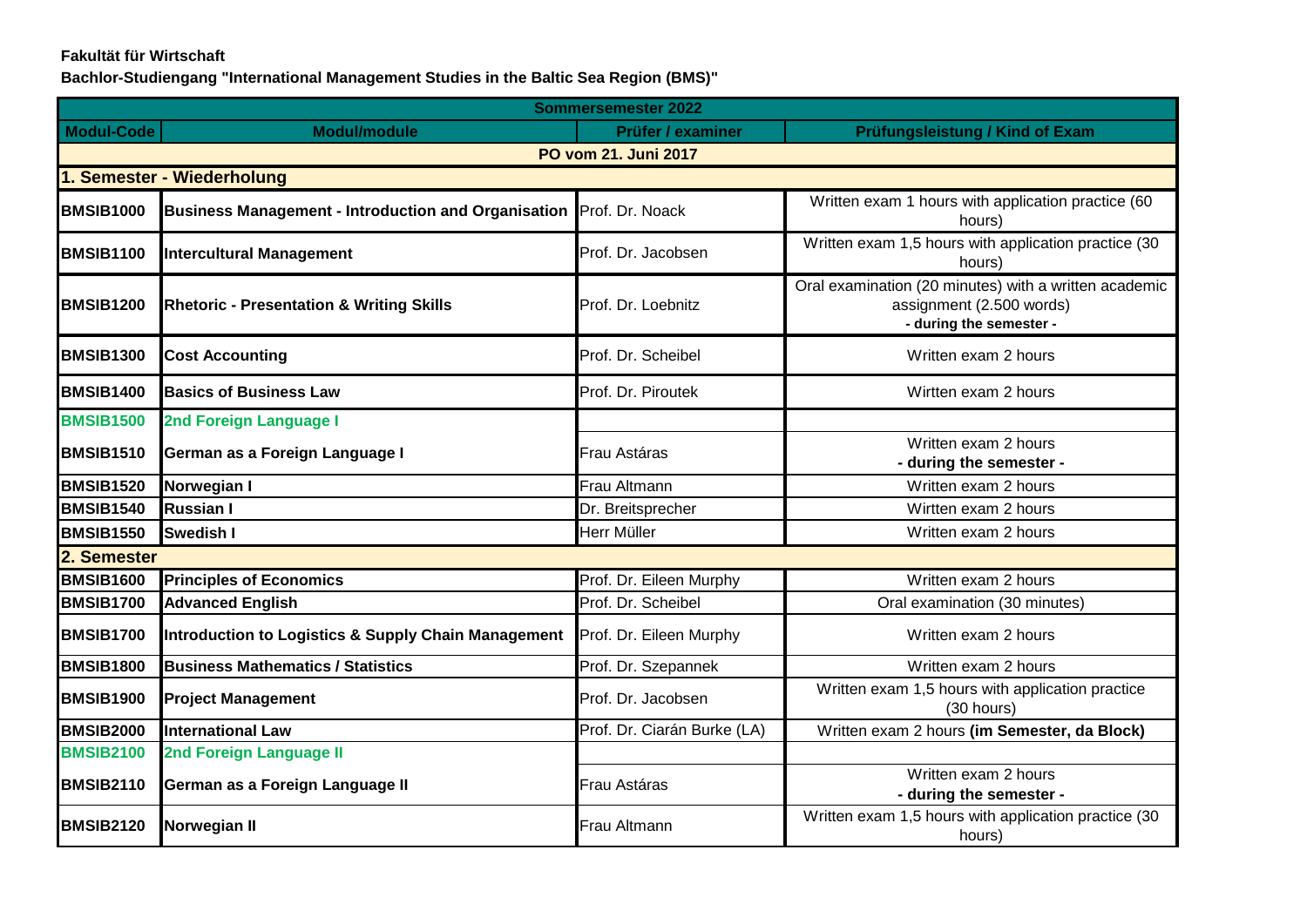| <b>BMSIB2140</b> | <b>Russian II</b>                                           | Frau Dr. Breitsprecher                   | Written exam 1,5 hours with application practice (30<br>hours)                                 |  |
|------------------|-------------------------------------------------------------|------------------------------------------|------------------------------------------------------------------------------------------------|--|
| <b>BMSIB2150</b> | <b>Swedish II</b>                                           | Herr Müller                              | Written exam 2 hours                                                                           |  |
|                  | 3. Semester - Wiederholung                                  |                                          |                                                                                                |  |
| <b>BMSIB2200</b> | <b>Corporate Finance</b>                                    | Prof. Dr. Scheibel                       | Written exam 2 hours                                                                           |  |
| <b>BMSIB2300</b> | <b>International Financial Markets and Institutions</b>     | Prof. Dr. Scheibel                       | Written exam 1 hour with application practice (60 hours<br>01.07.2022)                         |  |
| <b>BMSIB2400</b> | <b>Introduction to Marketing</b>                            | Prof. Dr. Langguth                       | Written exam 2 hours                                                                           |  |
| <b>BMSIB2500</b> | <b>SAP Business Computing</b>                               | Prof. Dr. Verbarg / Prof. Dr.<br>Strauch | Teil Verbarg: EA 60 Stunden<br>Teil Strauch: Projektarbeit mit Dokumentation (2.500<br>Wörter) |  |
| <b>BMSIB2600</b> | <b>Analytical Statistics</b>                                | Prof. Dr. Szepannek                      | Written exam 2 hours                                                                           |  |
| <b>BMSIB2700</b> | 2nd Foreign Language III                                    |                                          |                                                                                                |  |
| <b>BMSIB2710</b> | German as a Foreign Language III                            | Frau Astáras                             | Written exam 2 hours and Oral exam (15 minutes)<br>- during the semester -                     |  |
| <b>BMSIB2720</b> | Norwegian III                                               | Frau Altmann                             | Written exam 2 hours and Oral exam (15 minutes)                                                |  |
| BMSIB2740        | <b>Russian III</b>                                          | Dr. Breitsprecher                        | Written exam 2 hours and Oral exam (15 minutes)                                                |  |
| <b>BMSIB2750</b> | <b>Swedish III</b>                                          | Herr Müller                              | Written exam 2 hours and Oral exam (15 minutes)                                                |  |
| 4. Semester      |                                                             |                                          |                                                                                                |  |
| <b>BMSIB2800</b> | <b>Comparative Country Studies in the Baltic Sea Region</b> | Prof. Dr. Eileen Murphy                  | Written exam 2 hours                                                                           |  |
| <b>BMSIB2900</b> | <b>International Risk Management</b>                        | Prof. Dr. Scheibel                       | Written exam 1 hour with application practice (60 hours<br>01.07.2022)                         |  |
| <b>BMSIB3000</b> | Human Resource Management                                   | LA Johanna Kunath                        | Written examination (1 hour) with application practice<br>(60 hours)<br>- im Semester -        |  |
| <b>BMSIB3100</b> | <b>Principles of International Marketing</b>                | Prof. Dr. Noack                          | Project with a documentation and presentation                                                  |  |
| <b>BMSIB3200</b> | <b>Introduction to Trade</b>                                | Prof. Dr. Murphy                         | Written exam 2 hours                                                                           |  |
| <b>BMSIB3300</b> | 2nd Foreign Language IV                                     |                                          |                                                                                                |  |
| <b>BMSIB3310</b> | German as a Foreign Language IV                             | Frau Astáras                             | Written exam 2 hours and Oral exam (15 minutes)<br>- during the semester -                     |  |
| <b>BMSIB3320</b> | <b>Norwegian IV</b>                                         | Frau Altmann                             | Written exam 1,5 hours with application practice (30<br>hours) and oral exam (15 min.)         |  |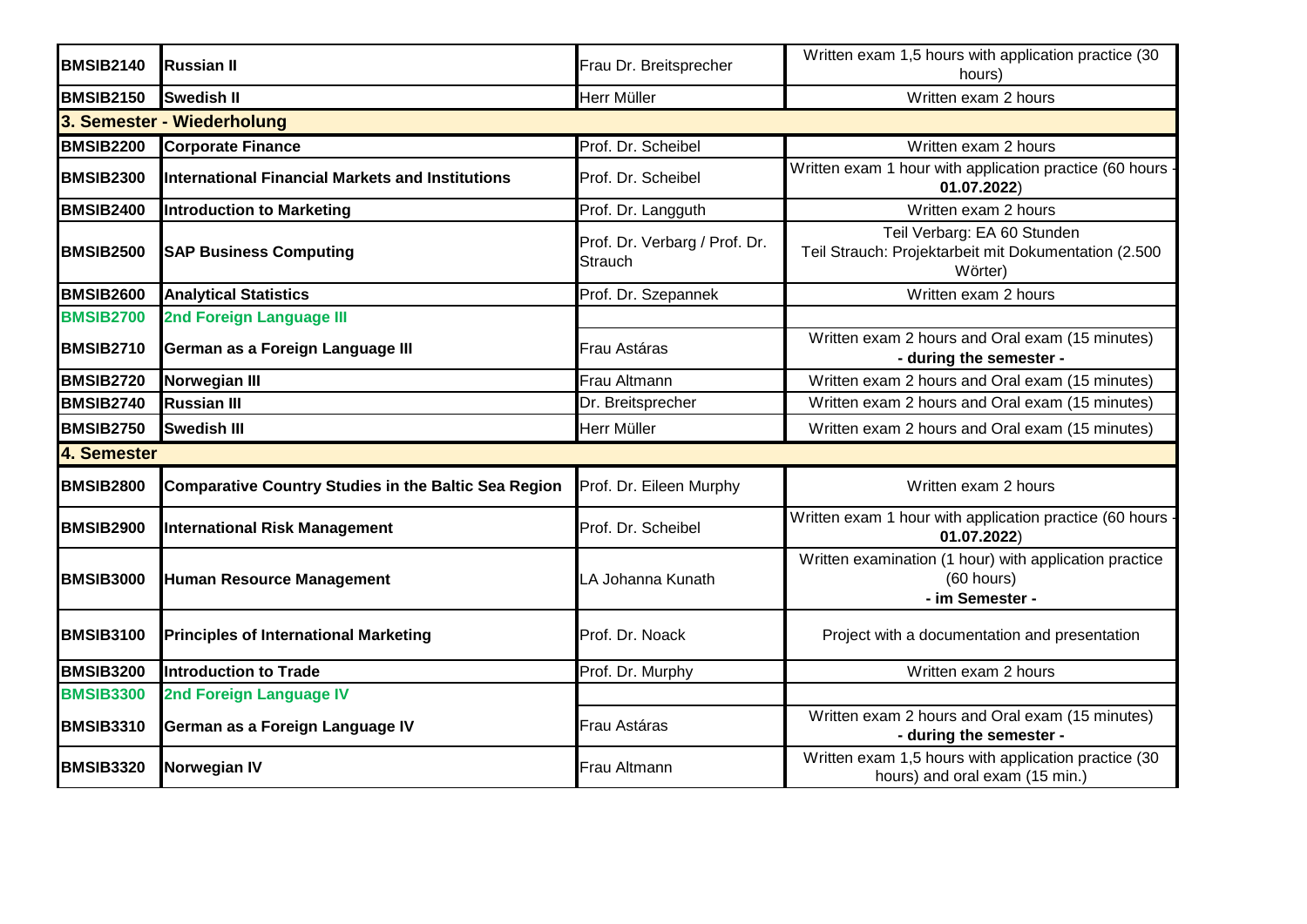| <b>BMSIB3340</b>                                                                               | Russian IV                                                                               | Frau Dr. Breitsprecher  | Written exam 1,5 hours with application practice (30<br>hours) and oral exam (15 min.)                                 |
|------------------------------------------------------------------------------------------------|------------------------------------------------------------------------------------------|-------------------------|------------------------------------------------------------------------------------------------------------------------|
| <b>BMSIB3350</b>                                                                               | <b>Swedish IV</b>                                                                        | Herr Müller             | Written exam 2 hours and Oral exam (15 minutes)                                                                        |
|                                                                                                | 5. Semester - Major (Wiederholung)                                                       |                         |                                                                                                                        |
|                                                                                                | <b>Management and Innovation</b>                                                         |                         |                                                                                                                        |
| <b>BMSIB4000</b>                                                                               | <b>Lean Management</b>                                                                   | Prof. Dr. Jacobsen      | Written exam 1,5 hours with application practice (30<br>hours)                                                         |
| <b>BMSIB4200</b>                                                                               | <b>International Market Access Approaches (Management</b><br>and Innovation)             | Prof. Dr. Noack         | Project with a documentation                                                                                           |
| <b>BMSIB4300</b>                                                                               | <b>Innovation Management</b>                                                             |                         |                                                                                                                        |
| <b>BMSIB4310</b>                                                                               | <b>Innovation Management</b>                                                             | Prof. Dr. Jacobsen      | Written exam 1 hour                                                                                                    |
| <b>BMSIB4400</b>                                                                               | <b>Sustainability Management</b>                                                         | Prof. Dr. Jacobsen      | Written exam 1,5 hours with application practice (30<br>hours)                                                         |
|                                                                                                | <b>International Finance and Trade</b>                                                   |                         |                                                                                                                        |
| <b>BMSIB5100</b>                                                                               | <b>Asset Management</b>                                                                  | Prof. Dr. Scheibel      | Dokumentation (ca. 6.000 Words) with a Presentation<br>(20 minutes)                                                    |
| <b>BMSIB5400</b>                                                                               | Developing Countries in International Trade / Trade in<br>specific International Markets | Prof. Dr. Engel         | Project with a documentation and presentation<br>Presentation date: 17.0622<br>Submission date documentation: 17.06.22 |
| <b>BMSIB5500</b>                                                                               | <b>International Trade - Advanced Tools</b>                                              | Prof. Dr. Eileen Murphy | Written exam 2 hours                                                                                                   |
| <b>Markets and Communication</b>                                                               |                                                                                          |                         |                                                                                                                        |
| <b>BMSIB6000</b>                                                                               | <b>Applied International Marketing</b>                                                   | Prof. Dr. Noack         | Project with a documentation and presentation                                                                          |
| <b>BMSIB6200</b>                                                                               | <b>Intercultural Media Analysis</b>                                                      | Prof. Dr. Noack         | Project with a documentation and presentation                                                                          |
| <b>BMSIB6400</b>                                                                               | <b>International Market Access Approaches (Markets and</b><br>Communication)             | Prof. Dr. Noack         | Project with a documentation                                                                                           |
| <b>German Business</b>                                                                         |                                                                                          |                         |                                                                                                                        |
| <b>BMSIB7000</b>                                                                               | Grundzüge der Unternehmensbesteuerung                                                    | Prof. Dr. Richter       | Written exam 2 hours                                                                                                   |
| <b>BMSIB7200</b>                                                                               | Öffentliches Wirtschaftsrecht I                                                          | Prof. Dr. Danker        | Written exam 2 hours                                                                                                   |
| <b>BMSIB7400</b>                                                                               | <b>Privates Wirtschaftsrecht I</b>                                                       | Prof. Dr. Piroutek      | Written exam 2 hours                                                                                                   |
| 6. Semester - Major                                                                            |                                                                                          |                         |                                                                                                                        |
| <b>Management and Innovation</b>                                                               |                                                                                          |                         |                                                                                                                        |
| <b>BMSIB4100</b><br><b>International Human Resource Management and Psychology for Managers</b> |                                                                                          |                         |                                                                                                                        |
| <b>BMSIB4110</b>                                                                               | International Human Resource Management                                                  | Prof. Dr. Jacobsen      | Written exam 1 hour                                                                                                    |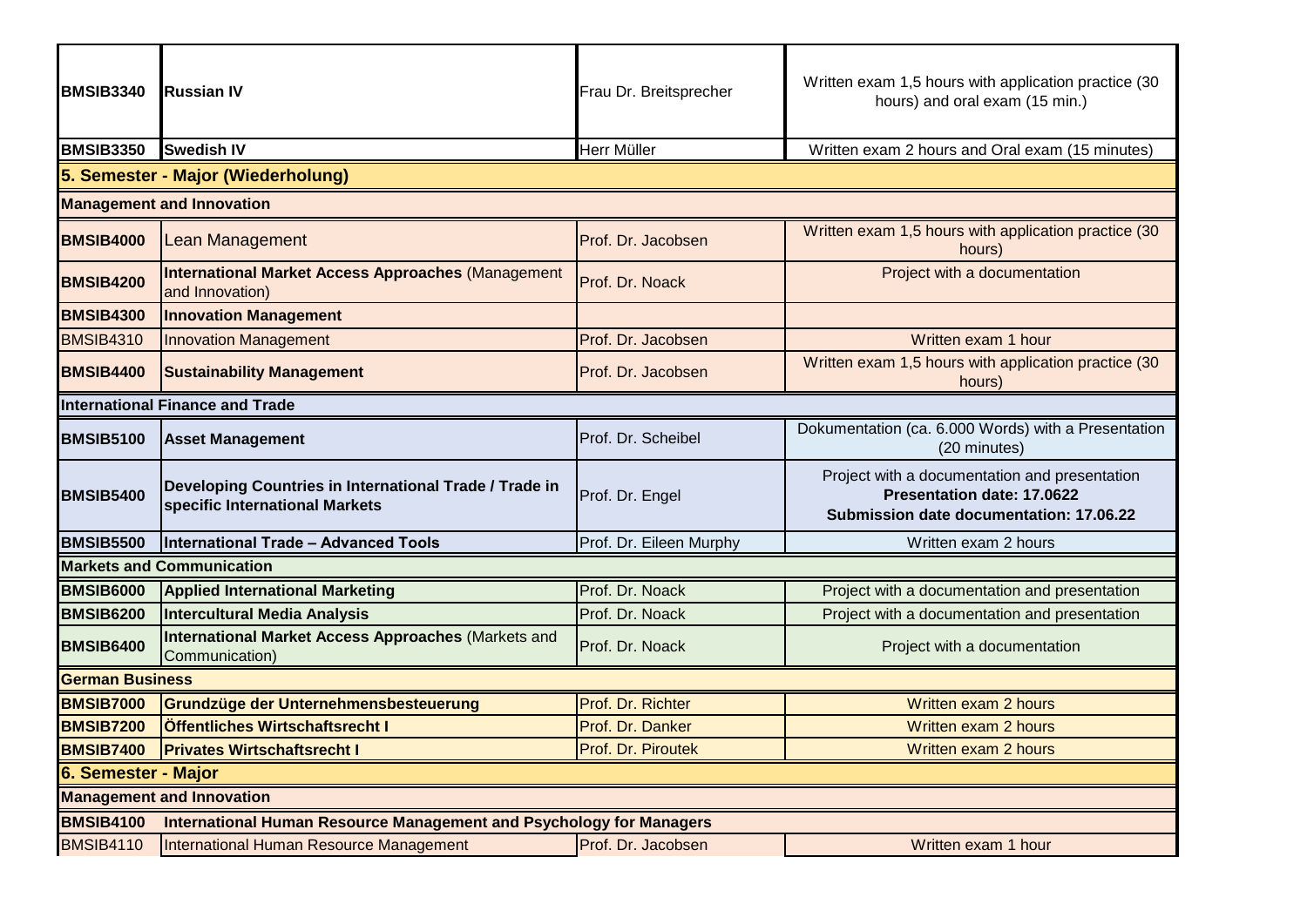| <b>BMSIB4120</b>           | <b>Psychology for Managers</b>                                 | LA Charlotta Jacobsen                                                                                        | Written Exam 1 hour                                                         |  |
|----------------------------|----------------------------------------------------------------|--------------------------------------------------------------------------------------------------------------|-----------------------------------------------------------------------------|--|
| <b>BMSIB4300</b>           | <b>Innovation Management</b>                                   |                                                                                                              |                                                                             |  |
| <b>BMSIB4320</b>           | <b>Idea Generation &amp; Assessment</b>                        | Prof. Dr. Jacobsen                                                                                           | Oral exam with documentation                                                |  |
| <b>BMSIB4500</b>           | <b>Future Management</b>                                       | Prof. Dr. Jacobsen                                                                                           | Written exam 2 hours                                                        |  |
|                            | <b>International Finance and Trade</b>                         |                                                                                                              |                                                                             |  |
| <b>BMSIB5000</b>           | <b>Merger &amp; Acquisitions</b>                               | Prof. Dr. Scheibel                                                                                           | Documentation (ca. 6.000 Words) with a Presentation<br>(20 minutes)         |  |
| <b>BMSIB5200</b>           | <b>Managing Value - Business Plan</b><br>(BMSIB5210 BMSIB5220) | Prof. Dr. Scheibel                                                                                           | Documentation (ca. 6.000 Words) with a Presentation<br>(ca. 20 minutes)     |  |
| <b>BMSIB5300</b>           | <b>Investment Strategies / Trade in the Baltic Sea Region</b>  | Prof. Dr. Engel                                                                                              | Written exam 1 hour with application practice (60 hours)                    |  |
|                            | <b>Markets and Communication</b>                               |                                                                                                              |                                                                             |  |
| <b>BMSIB6100</b>           | e-Marketing                                                    | Prof. Dr. Noack                                                                                              | Project with a documentation and presentation                               |  |
| <b>BMSIB6300</b>           | Business Plan (BMSIB6310   6320)                               | Prof. Dr. Noack                                                                                              | Project with a documentation and presentation                               |  |
| <b>BMSIB6500</b>           | <b>Social Media</b>                                            |                                                                                                              |                                                                             |  |
| <b>BMSIB6510</b>           | Social Media Marketing                                         | Prof. Dr. Noack                                                                                              | Project with a documentation and presentation                               |  |
| <b>BMSIB6520</b>           | Social Media Analytics                                         | Prof. Dr. Novak                                                                                              | Project with a documentation (3.500 words)                                  |  |
| <b>German Business</b>     |                                                                |                                                                                                              |                                                                             |  |
| <b>BMSIB7100</b>           | <b>Internationale Steuerplanung</b>                            | Prof. Dr. Sieven                                                                                             | Written exam 2 hours                                                        |  |
| <b>BMSIB7300</b>           | Öffentliches Wirtschaftsrecht II                               | Prof. Dr. Danker                                                                                             | Written exam 2 hours                                                        |  |
| <b>BMSIB7500</b>           | <b>Privates Wirtschaftsrecht II</b>                            | Prof. Dr. Piroutek                                                                                           | Written exam 2 hours                                                        |  |
| 7. Semester                |                                                                |                                                                                                              |                                                                             |  |
| <b>BMSIB3500</b>           | <b>Internship Evaluation</b>                                   | Prof. Dr. Murphy                                                                                             | Report - during the semester -                                              |  |
| 8. Semester                |                                                                |                                                                                                              |                                                                             |  |
| <b>BMSIB3600</b>           | <b>Practical Insights into International Business</b>          |                                                                                                              |                                                                             |  |
| BMSIB3610                  | <b>International Excursion</b>                                 | Prof. Dr. Jacobsen, Prof. Dr.<br>Mertens, Prof. Dr. Danker,<br>Prof. Dr. Scheibel, Prof. Dr.<br><b>Noack</b> | Project work with a documention and presentation<br>- during the semester - |  |
| BMSIB3620                  | <b>National Excursion</b>                                      | Prof. Dr. Jacobsen, Prof. Dr.<br>Mertens, Prof. Dr. Danker,<br>Prof. Dr. Noack, Prof. Dr.<br>Scheibel        | Project work with a documention and presentation<br>- during the semester - |  |
| <b>BMSIB3700</b>           | <b>Applied Project Management</b>                              | Prof. Dr. Jacobsen   Prof.<br>Zdrowomyslaw                                                                   | Project work with a documention and presentation<br>- during the semester - |  |
| <b>Sommersemester 2022</b> |                                                                |                                                                                                              |                                                                             |  |
| <b>Modul-Code</b>          | <b>Modul/module</b>                                            | Prüfer / examiner                                                                                            | Prüfungsleistung / Kind of Exam                                             |  |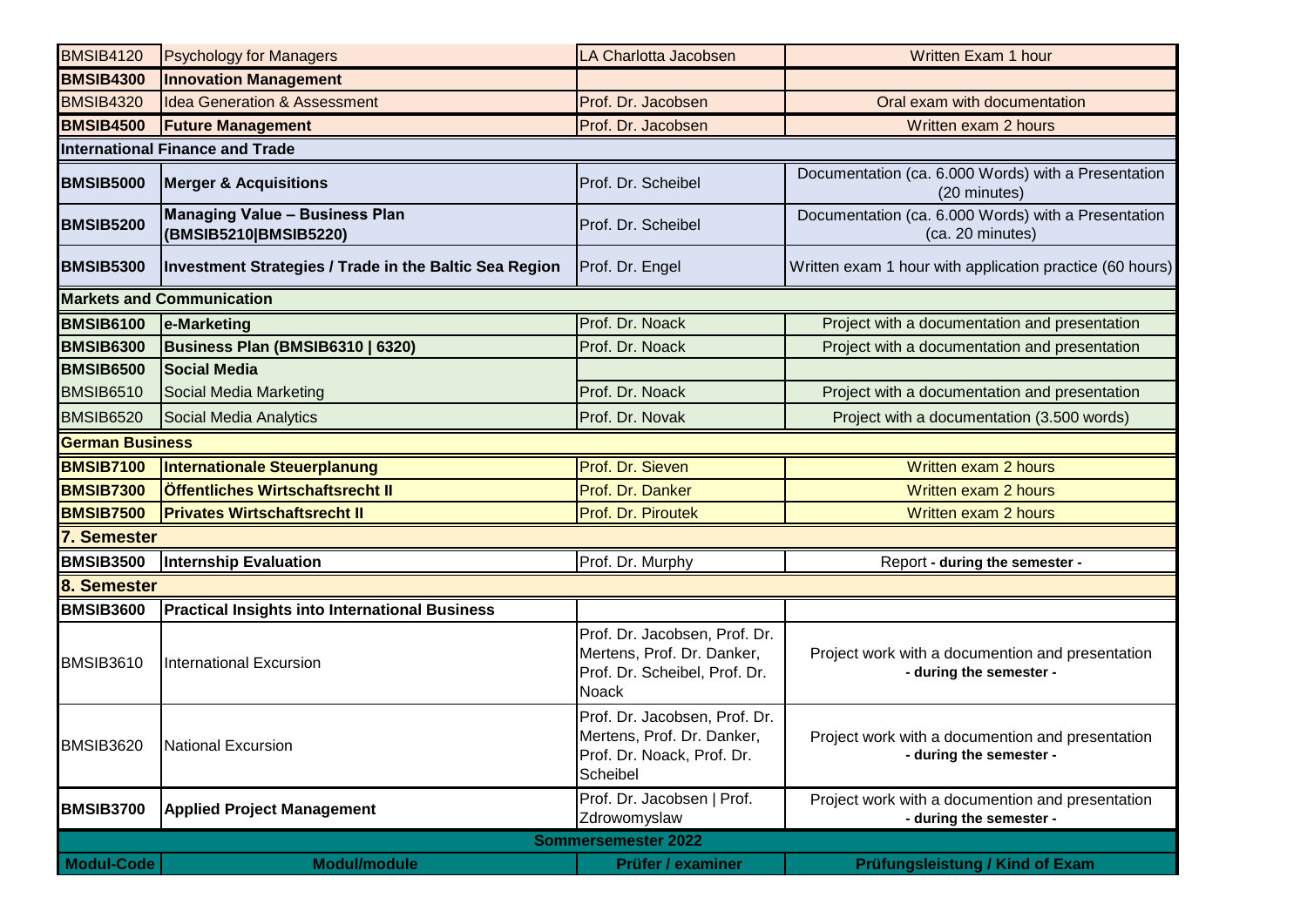| PO vom 09. Juli 2013                                   |                                                                                           |                             |                                                                                                                                                                |
|--------------------------------------------------------|-------------------------------------------------------------------------------------------|-----------------------------|----------------------------------------------------------------------------------------------------------------------------------------------------------------|
|                                                        | 3. Semester (Wiederholung)                                                                |                             |                                                                                                                                                                |
| <b>BMSB2200</b>                                        | <b>Cost Accounting</b>                                                                    | Prof. Dr. Scheibel          | Offer of the exam is supplied via the examination<br>regulation 2017 (see above)<br><b>BMSIB1300 Cost Accounting</b>                                           |
| <b>BMSB2300</b>                                        | <b>Corporate Finance</b>                                                                  | Prof. Dr. Scheibel          | Offer of the exam is supplied via the examination<br>regulation 2017 (see above)<br><b>BMSIB2200 Corporate Finance</b>                                         |
|                                                        | 4. Semester (Wiederholung)                                                                |                             |                                                                                                                                                                |
| <b>BMSB2900</b>                                        | <b>International Financial Markets and Institutions</b>                                   | Prof. Dr. Scheibel          | Offer of the exam is supplied via the examination<br>regulation 2017 (see above)<br><b>BMSIB2300 International Financial Markets and</b><br><b>Instiutions</b> |
| <b>BMSB3200</b>                                        | <b>Introduction to Trade</b>                                                              | Prof. Dr. Murphy            | Offer of the exam is supplied via the examination<br>regulation 2017 (see above)<br><b>BMSIB3200 Introduction to Trade</b>                                     |
| 5. Semester (Wiederholung)                             |                                                                                           |                             |                                                                                                                                                                |
| <b>BMSB3400</b>                                        | <b>International Risk Management and Selected</b><br><b>International Financial Tools</b> | Prof. Dr. Scheibel          | Offer of the exam is supplied via the examination<br>regulation 2017 (see above)<br><b>BMSIB2900 International Risk Management</b>                             |
| <b>BMSB3600</b>                                        | <b>Total Quality Management</b>                                                           | Prof. Dr. Jacobsen          | Offer of the exam is supplied via the examination<br>regulation 2017 (see above)<br><b>BMSIB4000 Lean Management</b>                                           |
| 6. Semester / 7. Semester / 8. Semester (Wiederholung) |                                                                                           |                             |                                                                                                                                                                |
| <b>BMSB4100</b>                                        | <b>Internship Evaluation</b>                                                              | Prof. Dr. Murphy            | Report - during the semester -                                                                                                                                 |
| <b>BMSB4200</b>                                        | <b>Investment Strategies in the Baltic Sea Region</b>                                     | Prof. Dr. Engel             | Offer of the exam is supplied via the examination<br>regulation 2017 (see above)<br>BMSIB5300 Investement Strategies / Trade in the<br><b>BSR</b>              |
| <b>BMSB4300</b>                                        | Law of States in the Baltic Sea Region                                                    | Prof. Dr. Ciarán Burke (LA) | Offer of the exam is supplied via the examination<br>regulation 2017 (see above)<br><b>BMSIB2000 International Law</b>                                         |
| <b>Electives (Wiederholung)</b>                        |                                                                                           |                             |                                                                                                                                                                |
| <b>BMSB4800</b>                                        | e-Marketing                                                                               | Prof. Dr. Noack             | Offer of the exam is supplied via the examination<br>regulation 2017 (see above)<br><b>BMSIB6100 E-Marketing</b>                                               |